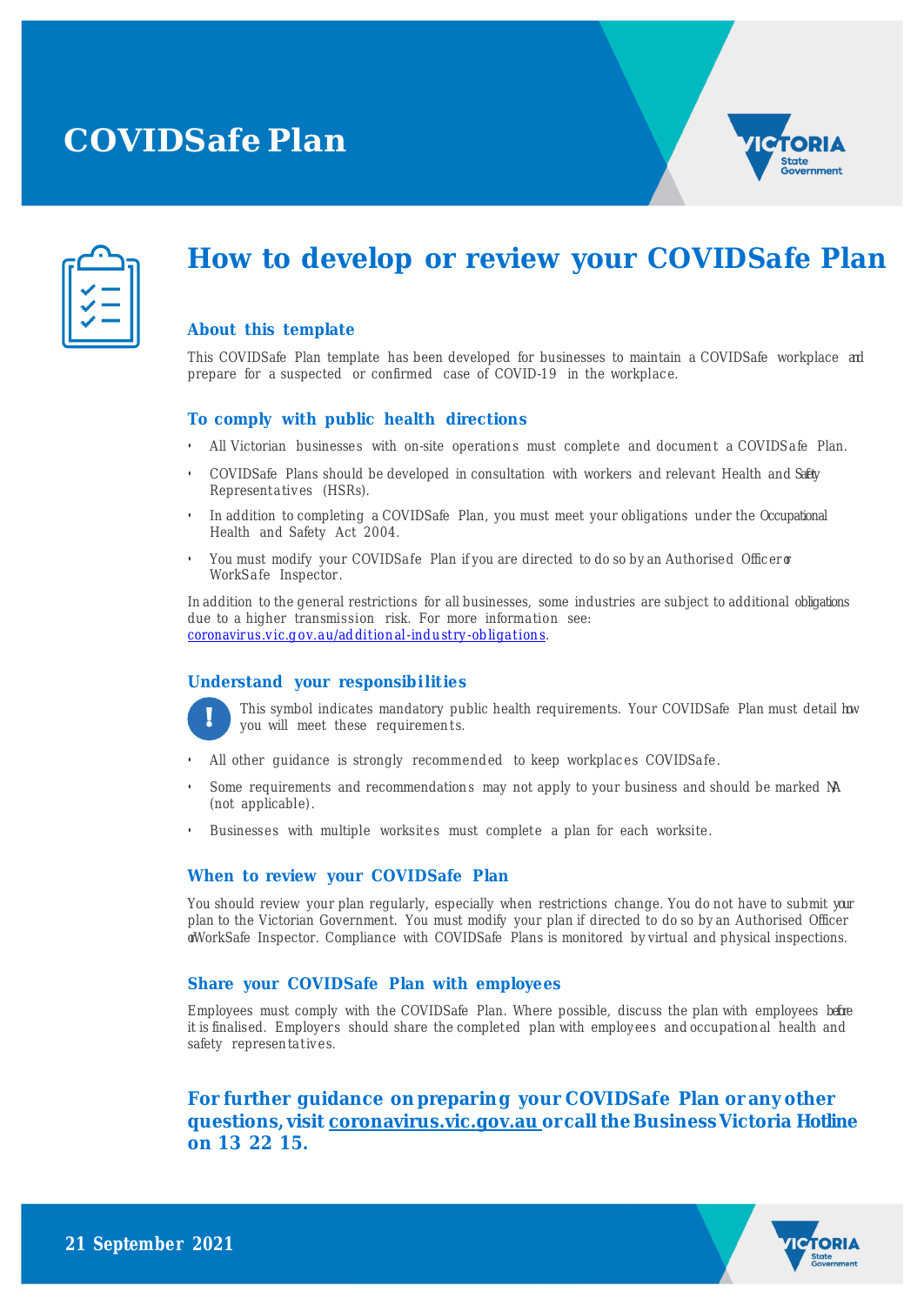

## **Your COVIDSafe Plan**

| Business name:     | Royal Melbourne Yacht Squadron         |
|--------------------|----------------------------------------|
|                    |                                        |
|                    |                                        |
|                    | Pier Rd, St Kilda VIC 3182             |
| Address:           |                                        |
|                    |                                        |
|                    | Lachlan Freeman                        |
| Plan completed by: |                                        |
|                    |                                        |
| Job title:         | Marketing and Communications Executive |
|                    |                                        |
|                    |                                        |
| Date reviewed:     | 1/12/2021                              |
|                    |                                        |
|                    |                                        |
| Next review:       | 1/6/2022                               |
|                    |                                        |

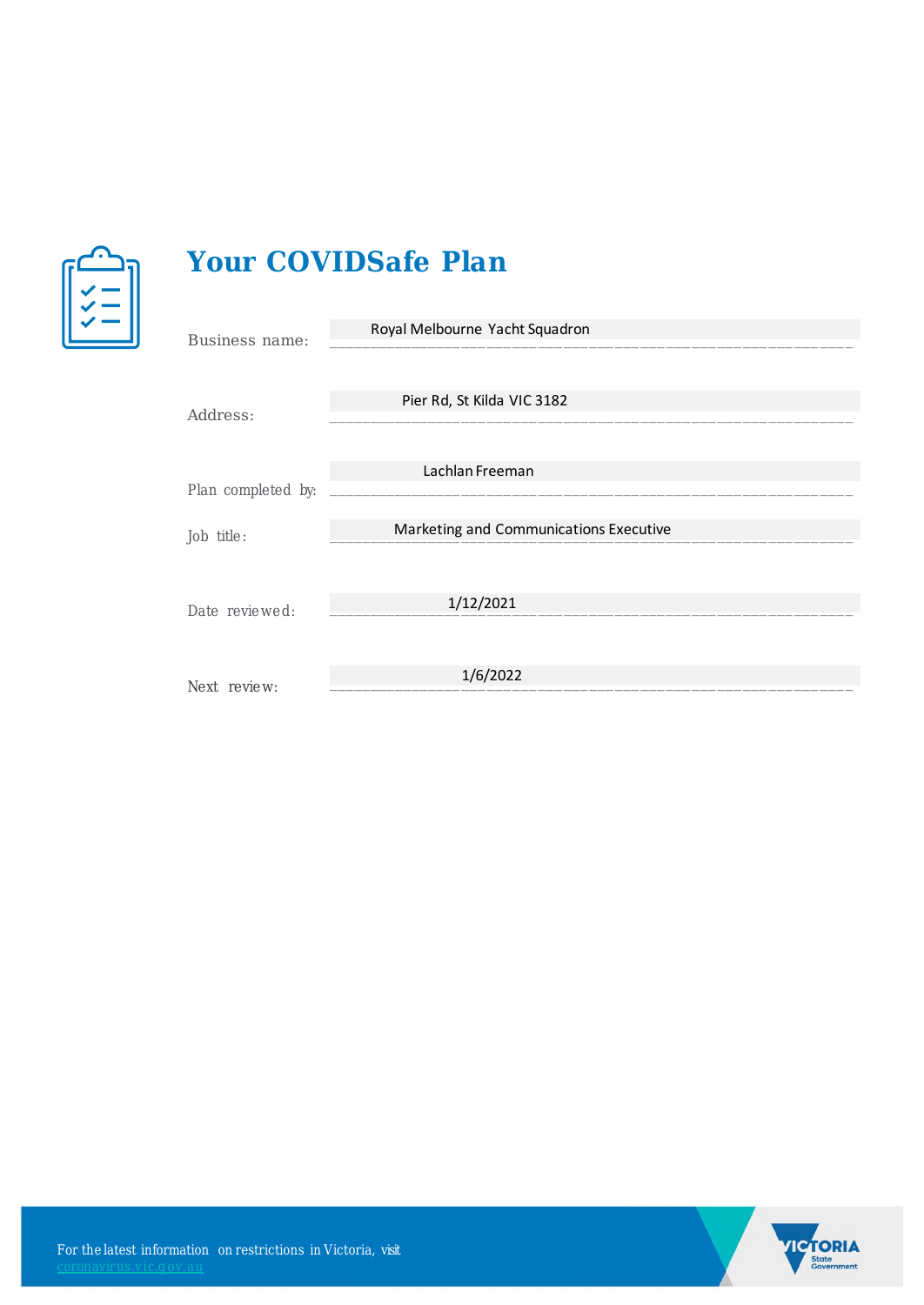#### **1. Physical distancing**  $\sqrt{\log n}$ **RECO M M E N D A T IO N S & WHO IS RESP ON STATE WHAT YOU WILL DO** RESPONSIBLE **REQUIREMENT S** You must apply the relevant density Consider: signage, furniture placement, *Example: Office*  quotient to arrange shared work areas density quotients, working from home *Manager* and publicly accessible spaces. How arrangements and rostering, seating, lift Matt Solly will you do this? protocols, staggered tea breaks Density quotients can change. *Example: Rearrange, remove or cordon off*  One person per four square metre *furniture in common areas to practise*  or one person per two square *physical distancing, stagger seating so*  metres may apply to your *workers are not facing one another.* workplaces or venue. • You must display signage showing Our business will implement the maximum number of people Working From Home arrangements allowed in the space. when necessary. We also adhere to Shared work areas are only density requirements dictated by accessible to workers and should the size of our spaces. Enclosed only include workers in the density spaces, such as the elevator, are limit. limited to 2 people when density Publicly accessible spaces should requirement limits are in place.include members of the public and may include workers if they share the space on an ongoing basis. For more information about restrictions for your workplace, density quotients and signage visit: coronavirus.vic.g ov.au/business You may need to reduce the number Consider: staff rostering, workforce bubbles, *Example: Duty Manager* of workers or the number of members staggered start and finish times. of the public at your work premises in *Example: Adjust rosters and develop*  accordance with current directions.

*procedures to ensure workers do not* 

Some team members work from home when required to reduce the number of persons in the office to only those who are necessary.

*work across multiple sites.*



Matt Solly

How will you do this?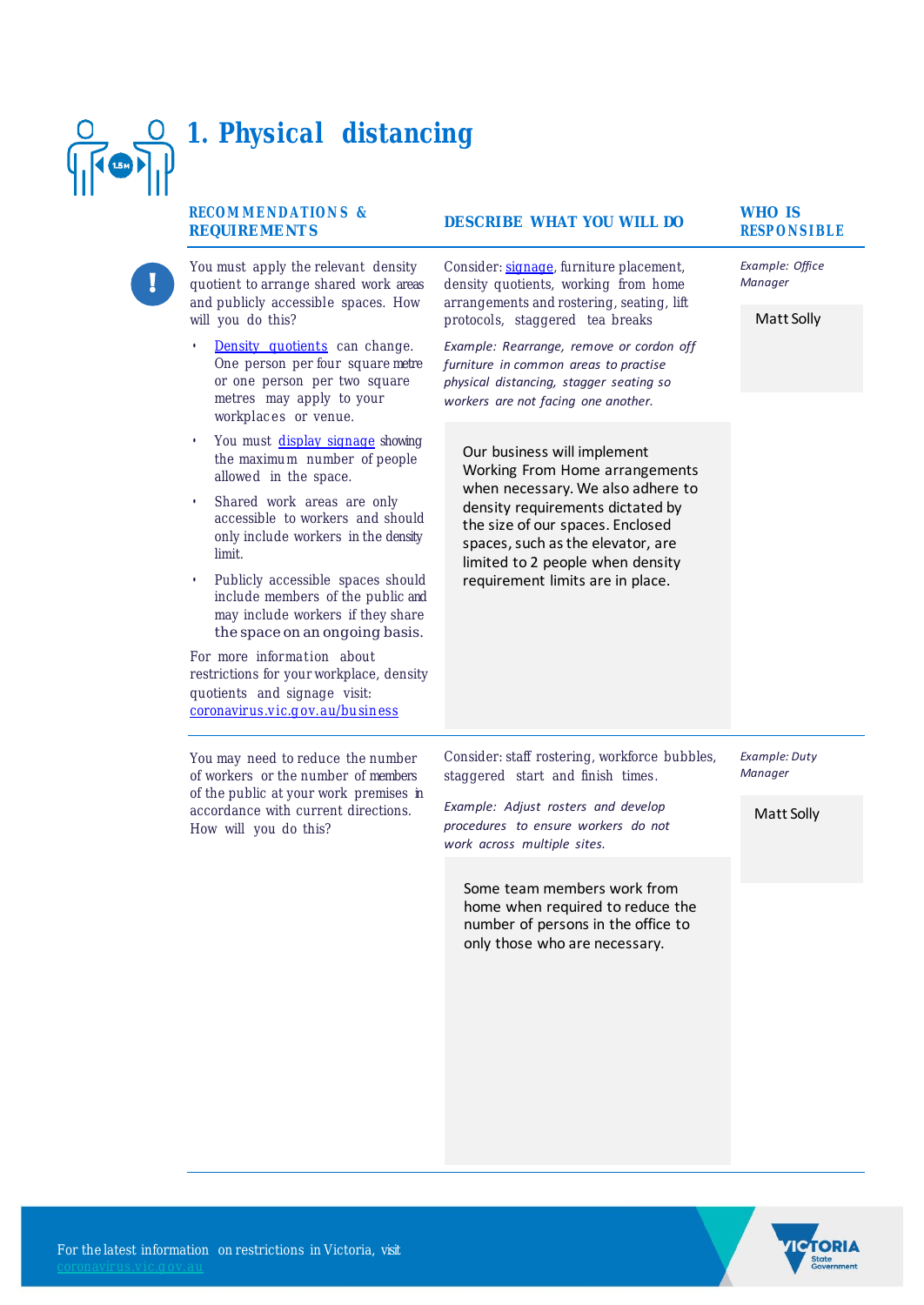

### **1. Physical distancing (Continued)**

#### **RECO M M E N D A T IO N S & REQUIREMENT S**

Where possible aim for workers and visitors to maintain physical distancing of 1.5 metres in the workplace. How will you do this?

### **RESP ON STATE WHAT YOU WILL DO**

Consider: signage, floor marking, entry/exits management, delivery protocols, repurposing rooms and spaces.

*Example: Identify areas that require floor marking, such as lifts, kitchen areas, printer collection areas. Have multiple tea and coffee spaces to reduce congregation of workers.*

The clubhouse features signage that instructs visitors to maintain 1.5m distancing when required. Also, our Kitchen and Bar take online preorders to minimize the congestion at the front of the Bar where patrons are ordering.

# **WHO IS**

*Example: Team Leader*

> Lachlan Freeman

You should give training to workers on physical distancing while working and socialising. How will you do this?

Consider: physical distancing, carpooling, social interaction, hand/cough hygiene, sick days, face masks.

*Example: Inform workers to follow current public health directions when carpooling.*

All of the workers at RMYS are informed of the correct hygiene procedures at the workplace. Also, any worker who is exhibiting covid symptoms is encouraged to work from home and isolate until a negative test is received.

*Example: Site Manager*

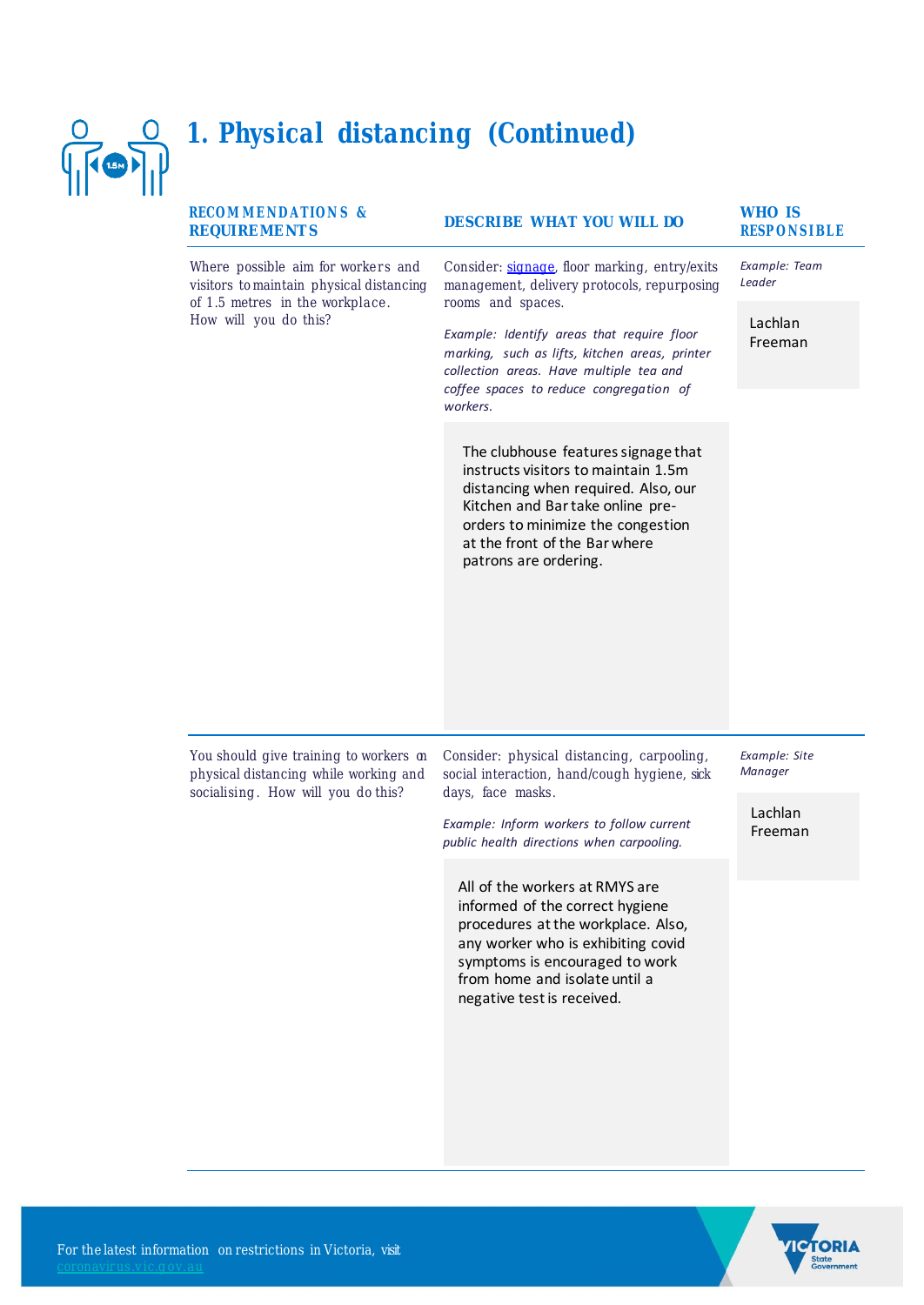

## **2. Face masks**

| <b>REQUIREMENT AND</b><br><b>RECOMMENDATIONS</b>                                                                                                                      | <b>DESCRIBE WHAT YOU WILL DO</b>                                                                                                                                                                                                                                                                                                      | <b>WHO IS</b><br><b>RESPONSIBLE</b>           |
|-----------------------------------------------------------------------------------------------------------------------------------------------------------------------|---------------------------------------------------------------------------------------------------------------------------------------------------------------------------------------------------------------------------------------------------------------------------------------------------------------------------------------|-----------------------------------------------|
| You must ensure all workers adhere<br>to current face mask requirements.<br>How will you do this?<br>For more information visit:<br>coronavirus.vic.gov.au/face-masks | Consider: mask supplies and provision,<br>signage, training/guidance for correct fit, use<br>and disposal of PPE; daily washing of<br>reusable face masks.<br>Example: Monitoring use of face coverings<br>for workers, unless a lawful exception<br>applies.                                                                         | Example: Team<br>Leader<br>Jan Hurst          |
|                                                                                                                                                                       | All staff and visitors to the club are<br>required to wear face masks at times<br>when they are mandated by the<br>government. We also keep a<br>stockpile of masks that can be given<br>to staff if they do not currently have<br>one. There is also widespread<br>signage informing all people at the<br>club of mask requirements. |                                               |
| You should give training and<br>information on how to correctly fit, use<br>and dispose of PPE. How will you do<br>this?                                              | Consider: signage, training/guidance for<br>correct fit, use and bins for disposal of PPE,<br>daily washing of reusable face<br>masks, disposable mask availability.<br>Example: Identifying face mask and PPE<br>required for the workplace and describe<br>when and how they need to be worn.                                       | Example: Team<br>Leader<br>Lachlan<br>Freeman |
|                                                                                                                                                                       | Signage around the club correctly<br>demonstrates proper procedure<br>regarding mask wearing.                                                                                                                                                                                                                                         |                                               |

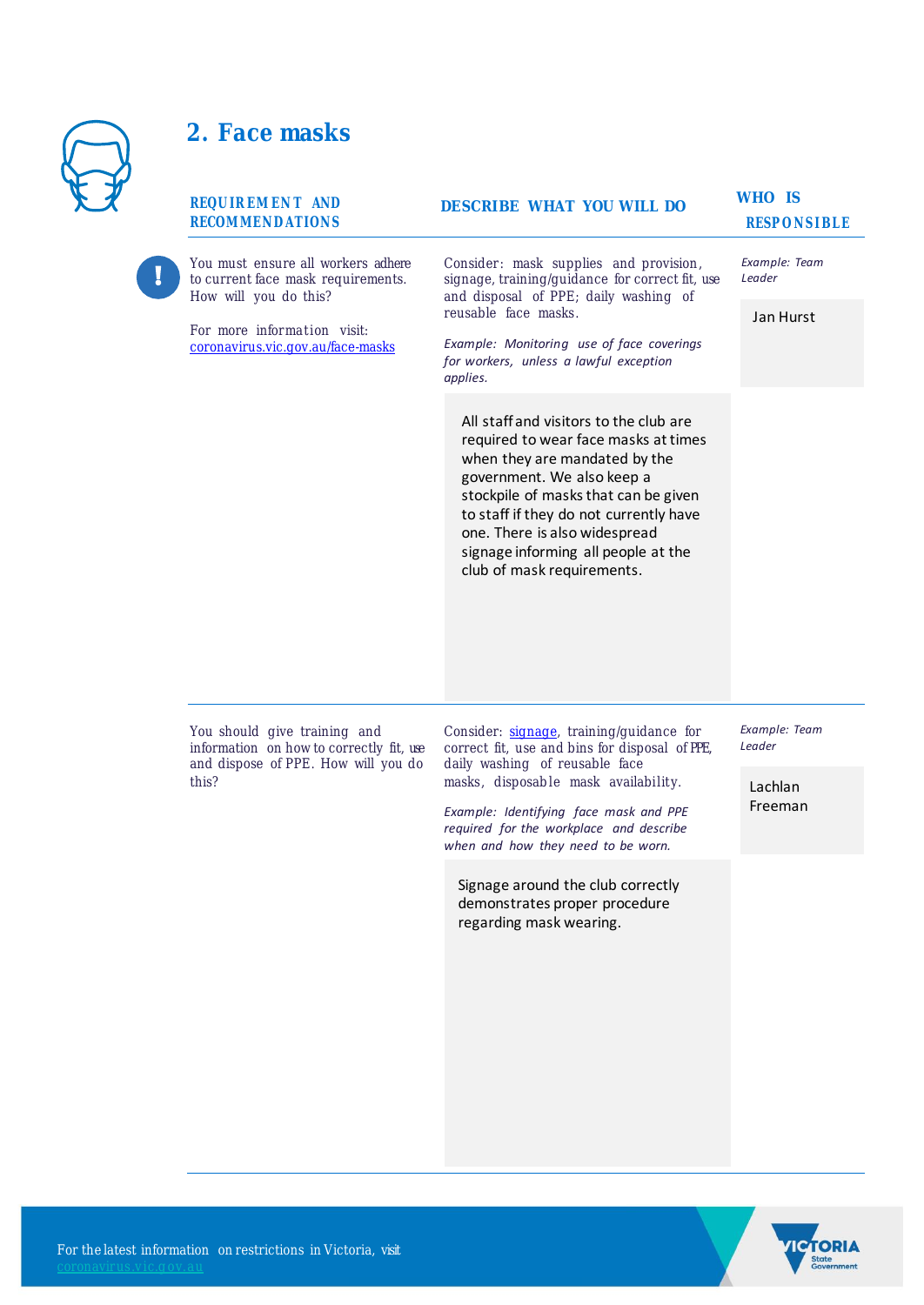

# **2. Face masks (Continued)**

| <b>REQUIREMENT AND</b><br><b>RECOMMENDATIONS</b>                                                   | <b>DESCRIBE WHAT YOU WILL DO</b>                                                                  | WHO IS<br><b>RESPONSIBLE</b> |
|----------------------------------------------------------------------------------------------------|---------------------------------------------------------------------------------------------------|------------------------------|
| If your industry is subject to<br>additional industry obligations, you<br>may also be required to: | Consider: training, signage, communications,<br>supplies.                                         | Example: Site<br>Manager     |
| adhere to extra face mask<br>$\bullet$<br>requirements                                             | Example: Monitor face mask requirements<br>and communicate changes to staff.                      | Matt Solly                   |
| appoint Covid Marshals<br>٠                                                                        | For events involving groups of                                                                    |                              |
| conduct surveillance testing for<br>٠<br>COVID-19.                                                 | people attending the club, a covid<br>marashall is appointed who is<br>responsible for the proper |                              |
| How will you do this?                                                                              | procedure of all attendees.                                                                       |                              |
| For more information visit<br>coronavirus.vic.gov.au/additional-<br>industry-obligations           |                                                                                                   |                              |
|                                                                                                    |                                                                                                   |                              |
|                                                                                                    |                                                                                                   |                              |
|                                                                                                    |                                                                                                   |                              |



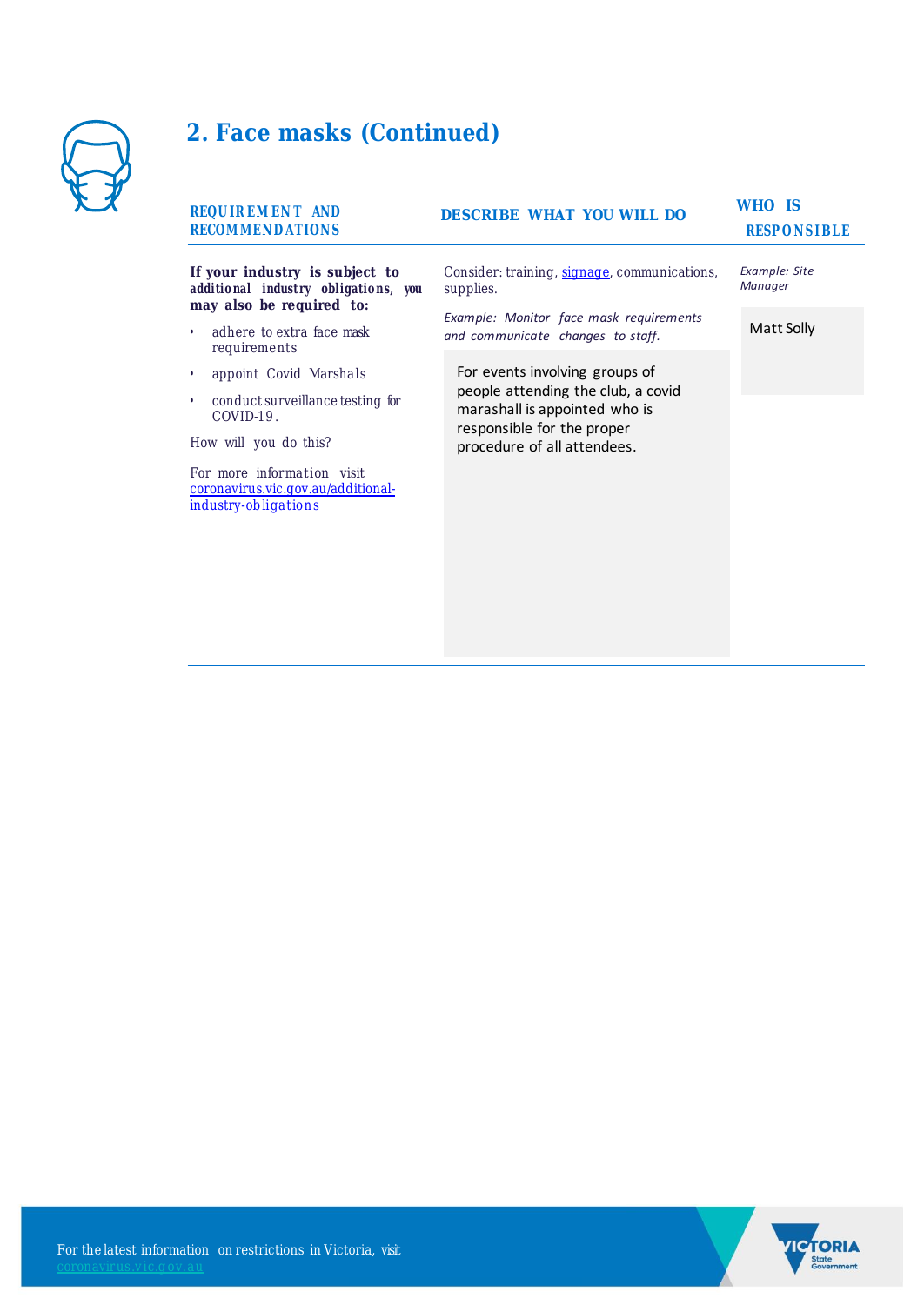### **3. Hygiene**

#### **REQU IR EM EN T AND RECOMMEN D AT ION S**

You **must** clean and disinfect shared spaces at least twice a day. This includes high-touch communal items, e.g. doorknobs, telephones, toilets and handrails. How will you do this?

For more information visit: r or more mormanon visit.<br><u>cenopapidravideogovu.tolekainng</u>

**RESP ON STATE WHAT YOU WILL DO** 

Consider: stock appropriate cleaning and disinfection products, cleaning during and between shifts, soap and hand sanitiser, cleaning roster, cleaning log, replacement of high-touch communal items, reviewing whether communal items could be made available to only one staff memb er

*Example: Provide information about workplace cleaning schedule and how to use cleaning products, provision of previously communal items for each worker.*

Each staff member at RMYS works in their deskspace and is socially distanced from other staff members at all times. We also have multiple hand sanitising stations to ensure all people at the club are maintaining proper hygiene.

**WHO IS** 

*Example: Officer Manager*

Lachlan Freeman

You should display a cleaning log in shared spaces. How will you do this?

Consider: signage, location.

*Example: Display a cleaning roster on the notice board of the kitchen space.*

Cleaning of high-touch surfaces will be documented in a Cleaning Log by Lachlan, which will be carried out twice daily.

*Example: Store Manager*

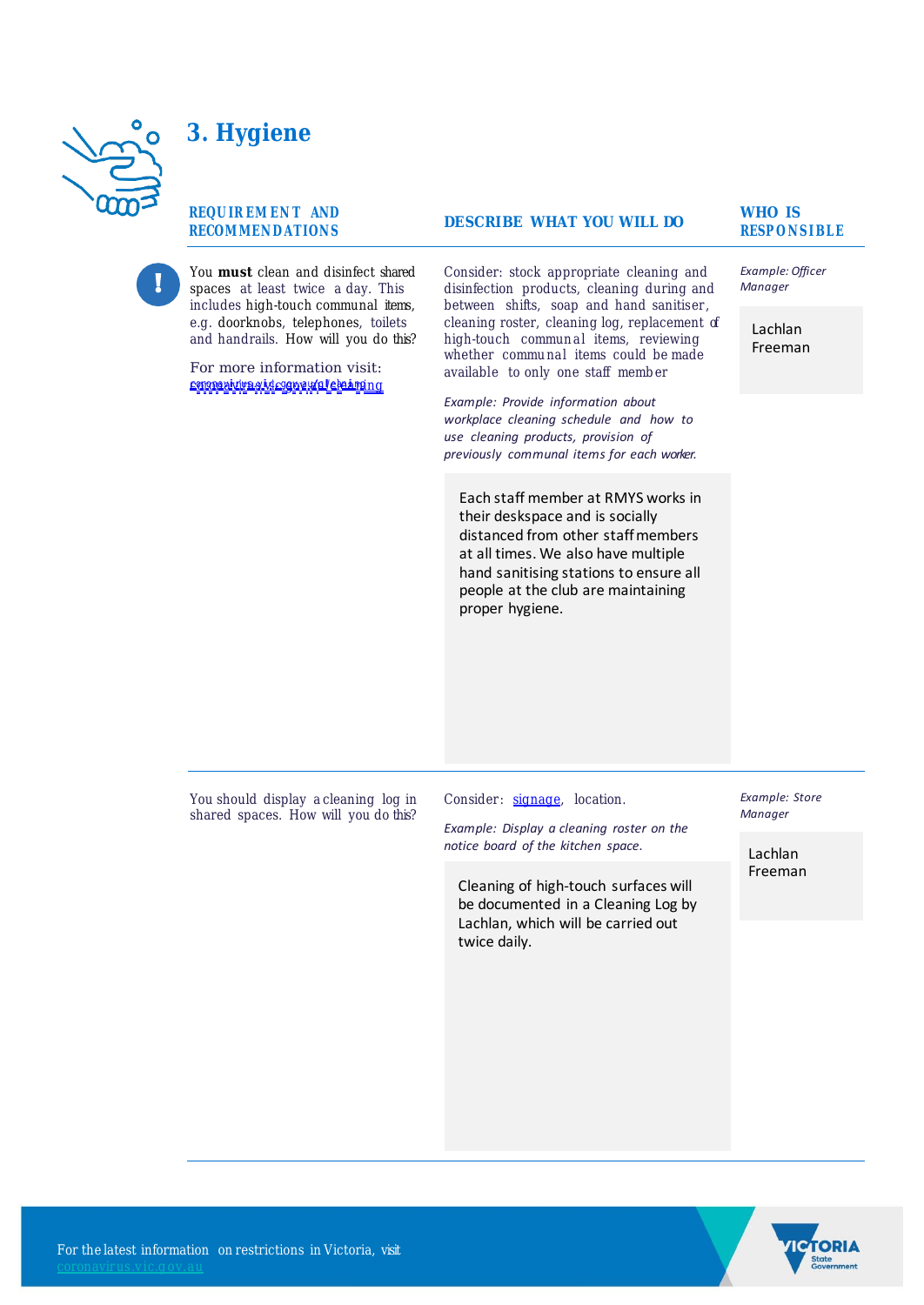

### **3. Hygiene (Continued)**

#### **REQU IR EM EN T AND RECOMMEN D AT ION S**

You should put soap and hand sanitiser throughout the workplace and encourage regular handwashing. How will do you this?

### **RESP ON STATE WHAT YOU WILL DO**

Consider: location, rubbish bins, supplies, signage.

*Example: Ensure rubbish bins are available to dispose of paper towels.*

Multiple sanitizing stations are available at RMYS. This sanitizer is quick-dry with no need for paper towel to dry off.

# **WHO IS**

*Example: Assistant Manager*

Lachlan Freeman

#### **If your industry is subject to additio nal indust ry obligatio ns, you may also be required to:**

- ensure all areas where workers are working are cleaned at least once daily
- adhere to additional hygiene training requirements.

For more information visit: coronavirus.vic.gov.au/additionalindustry-obligations

Consider: signage, scheduling, training, monitor supplies, shared equipment.

*Example: Identify which products are required for thorough cleaning.*

Due to the separated desk spaces of all staff at RMYS, cleaning will only be necessary on high-touch surfaces. *Example: Officer Manager*

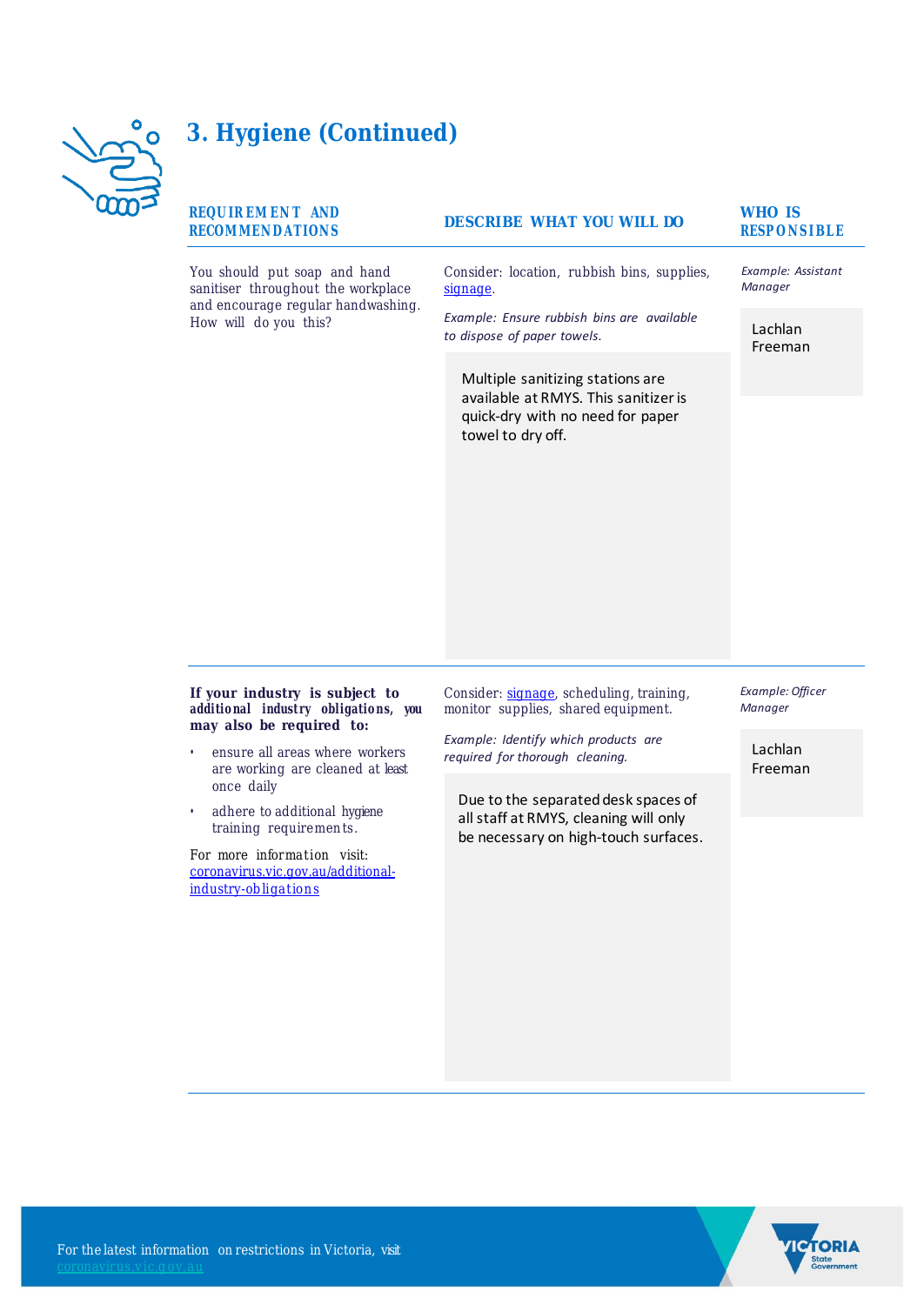

# **4.Record keeping**

**REQUIREMENT AND RECOMM ENDATION S**

Every Victorian business (with some limited exceptions) **must** use the Victorian Government QR Code Service to check-in their workers, customers and visitors. How will you do this?

For more information visit: coronavirus.vic.g ov.au/ab out victorian-government-qr-code-service **RESPO N SIBLE DESCRIBE WHAT YOU WILL DO**

Consider: signage, IT capability, communications, staff contact details, protocols for collecting and storing information, privacy obligations, alternative record keeping methods for periods of power outage or those without mobile phones.

*Example: Use the free Victorian Government QR Code Service for electronic record keeping. Ensure staff have downloaded the app, and train staff to facilitate use of the app by customers and visitors and workers.*

Signage with our business's QR code is posted at every entrance to the club. Every person entering the grounds is required to check in with these QR codes.

# **WHO IS**

*Example: Office Manager*

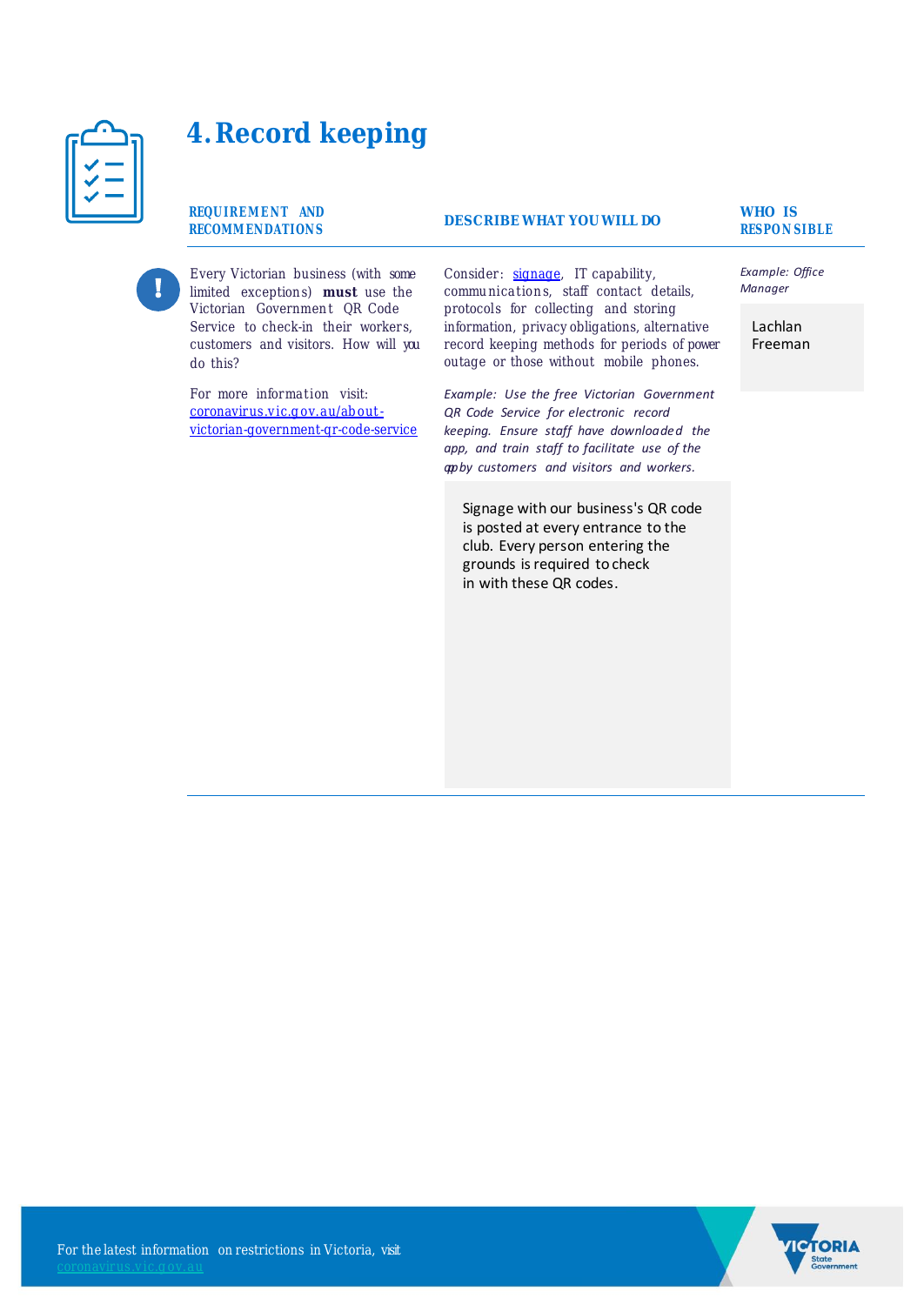| in a shekara |  |
|--------------|--|
|              |  |
|              |  |
|              |  |

# **4. Record keeping (Continued)**

|  | REQUIREMENT AND<br><b>RECOMMENDATIONS</b>                                                                                                                                      | <b>DESCRIBE WHAT YOU WILL DO</b>                                                                                                                                                               | WHO IS<br><b>RESPON SIBLE</b> |
|--|--------------------------------------------------------------------------------------------------------------------------------------------------------------------------------|------------------------------------------------------------------------------------------------------------------------------------------------------------------------------------------------|-------------------------------|
|  | Some venues <b>must</b> have a COVID-19<br>Check-in Marshal at all public<br>entrances whenever the facility<br>operates. How will you do this?<br>For more information visit: | Consider: staffing requirements, training,<br>signage, kiosk check-in, alternative record-<br>keeping methods.<br>Example: Station a staff member at all public<br>entrances to the workplace. | Example: Duty<br>Manager      |
|  |                                                                                                                                                                                |                                                                                                                                                                                                | Matt Solly                    |
|  | coronavirus.vic.gov.au/covid-check-in-<br>marshals                                                                                                                             | Covid marashalls are only required<br>when groups of people gather in a<br>single space. At these events, a<br>covid marshall will stand at the<br>entrance to this space.                     |                               |

You **must** encourage workers to get tested and stay home if they have any symptoms (even mild ones) or have been identified as a closecontact. How will you do this?

For more information visit: coronavirus.vic.gov.au/vaccine Consider: HR support, communications.

*Example: Communicate to workers the financial support available to them if they cannot work while waiting for test result or are confirmed as a positive case.*

Every RMYS employee is aware that they encouraged to get tested and isolate in the case that they exhibit covid symptoms.



Matt Solly

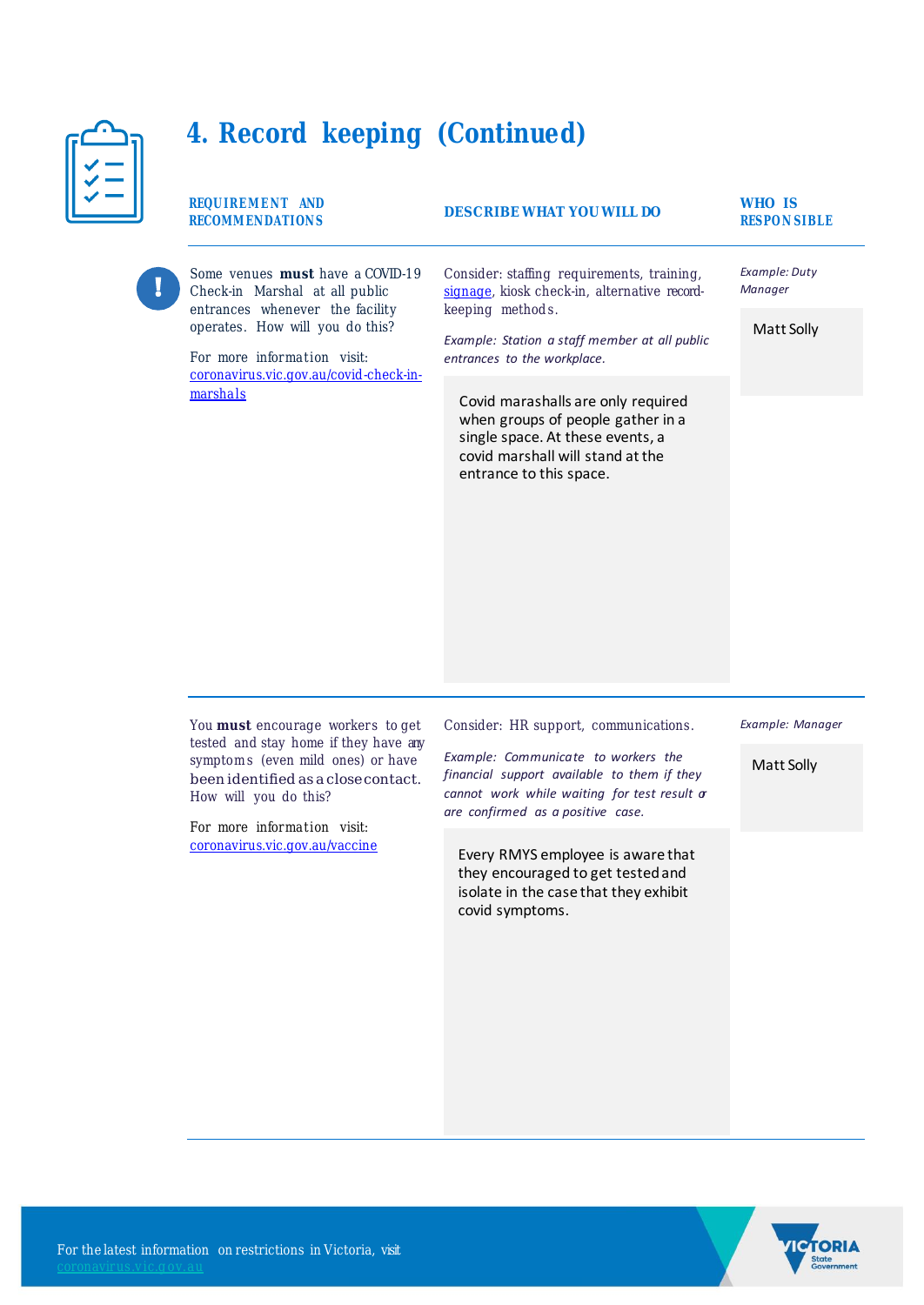

### **4. Record keeping (Continued)**

#### **REQUIREMENT AND RECOMM ENDATION S**

### **RESPONSIBLE WHAT YOU WILL DO RESPONSIBLE**

**WHO IS** 

*Example: Area Manager*

Matt Solly

It's strongly recommended that you develop a business contingency plan to manage any outbreaks. How will you do this?

This includes having a plan:

- to respond to a worker being notified they are a positive case or a close contact while at work
- to clean the worksite (or part) in the event of a positive case
- to contact the Department of Health on 1800 675 398 and notify the actions taken, provide a copy of the risk assessment conducted and contact details of any close contacts
- to immediately notify WorkSafe Victoria on  $132360$  if you have identified a person with COVID-19 at your workplace
- if you have been instructed to close by the Department of Health
- to re-open your workplace when cleared by the Department of Health and notify workers to return to work.

For additional resources: business.vic.gov.au/emergencyplanning

Consider: HR support, communications, cleaning, contact lists, business closure/reopening.

*Example: Establish a process for notifying workers and close contacts about a positive case in the workplace.*

RMYS will develop a contingency plan that manages any positive case. This plan will include the affected person isolating themselves and a thorough clean and disinfection of their individual workspace. All RMYS employees and their close contacts will be notified of the positive test result. We will notify Worksafe Victoria comply with any instruction that is given by Worksafe to RMYS or the Department of Health.

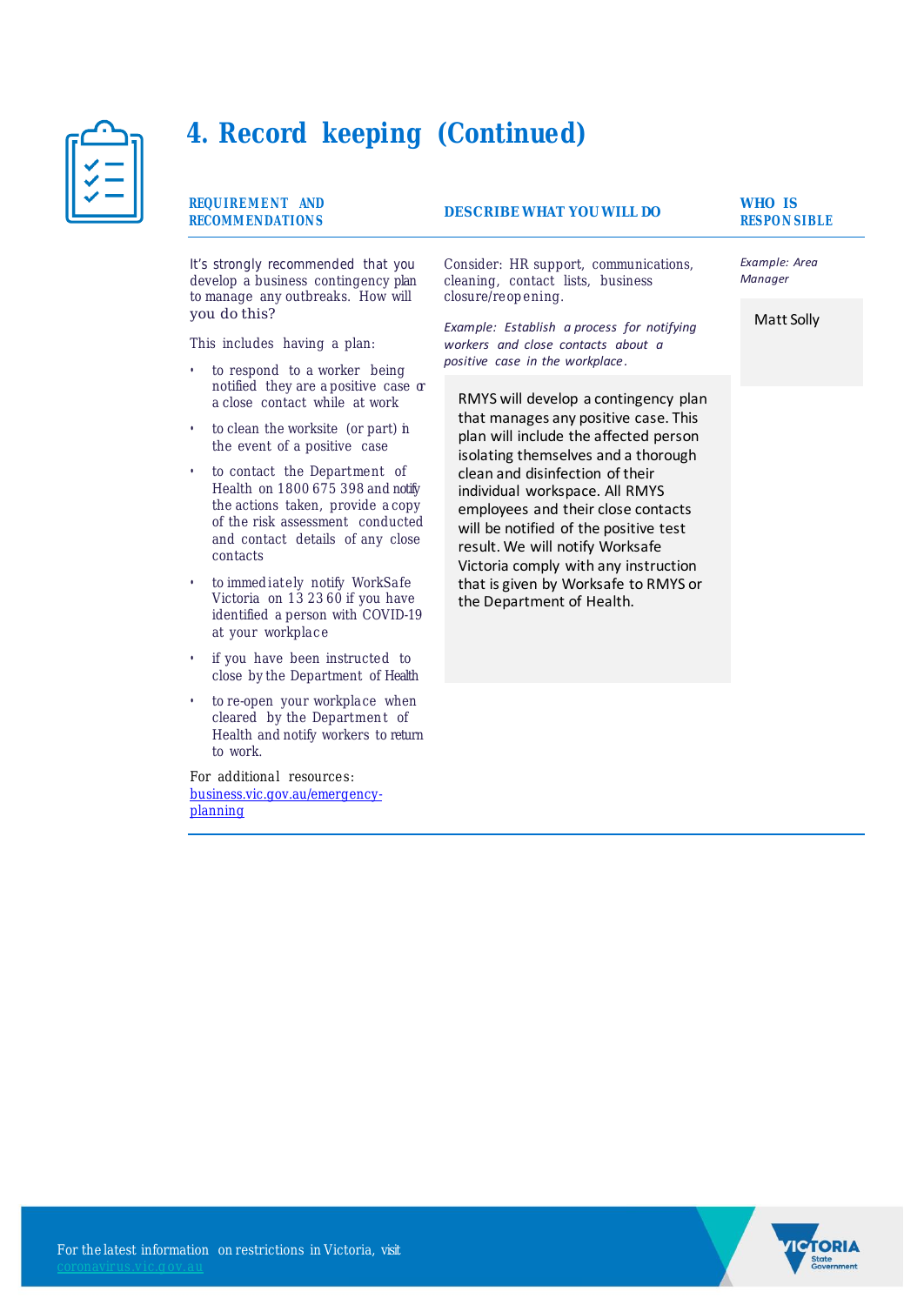

### **Enclosed spaces and ventilation**

| REQUIREMENT AND<br><b>RECOMMENDATIONS</b>                                                | <b>DESCRIBE WHAT YOU WILL DO</b>                                                                                                                                                                        | <b>WHO IS</b><br><b>RESPONSIBLE</b> |
|------------------------------------------------------------------------------------------|---------------------------------------------------------------------------------------------------------------------------------------------------------------------------------------------------------|-------------------------------------|
| You should reduce the time workers<br>spend in enclosed spaces. How will<br>you do this? | Consider: enabling lower-risk outdoor<br>working environments, enhancing ventilation<br>by opening windows, optimising fresh air flow<br>in air conditioning systems, conducting<br>regular air checks. | Example: Office<br>Manager          |
|                                                                                          |                                                                                                                                                                                                         | Matt Solly                          |
|                                                                                          | Example: Making sure that windows and air<br>conditioning are set for optimum air flow at                                                                                                               |                                     |
|                                                                                          | the start of each workday or shift.                                                                                                                                                                     |                                     |
|                                                                                          | We will ensure our workspace are<br>always well ventilated and reduce<br>our time spent in enclosed spaces.                                                                                             |                                     |
|                                                                                          |                                                                                                                                                                                                         |                                     |
|                                                                                          |                                                                                                                                                                                                         |                                     |
|                                                                                          |                                                                                                                                                                                                         |                                     |
|                                                                                          |                                                                                                                                                                                                         |                                     |

#### **If your industry is subject to additio nal indust ry obligatio ns, you may also be required to:**

- ask workers to declare in writing before each shift that they are free of symptoms, have not been in contact with a confirmed case and have not been directed to quarantine or isolate.
- conduct surveillance testing.

How will you do this?

For more information visit: coronavirus.vic.gov.au/additionalindustry-obligations

Consider: HR support, communications, record keeping protocols.

*Example: Provide workers with a health questionnaire to complete before their shift.*

The size of our workspace does not require written symptom checks or conduct surveillance.

*Example: Manager*